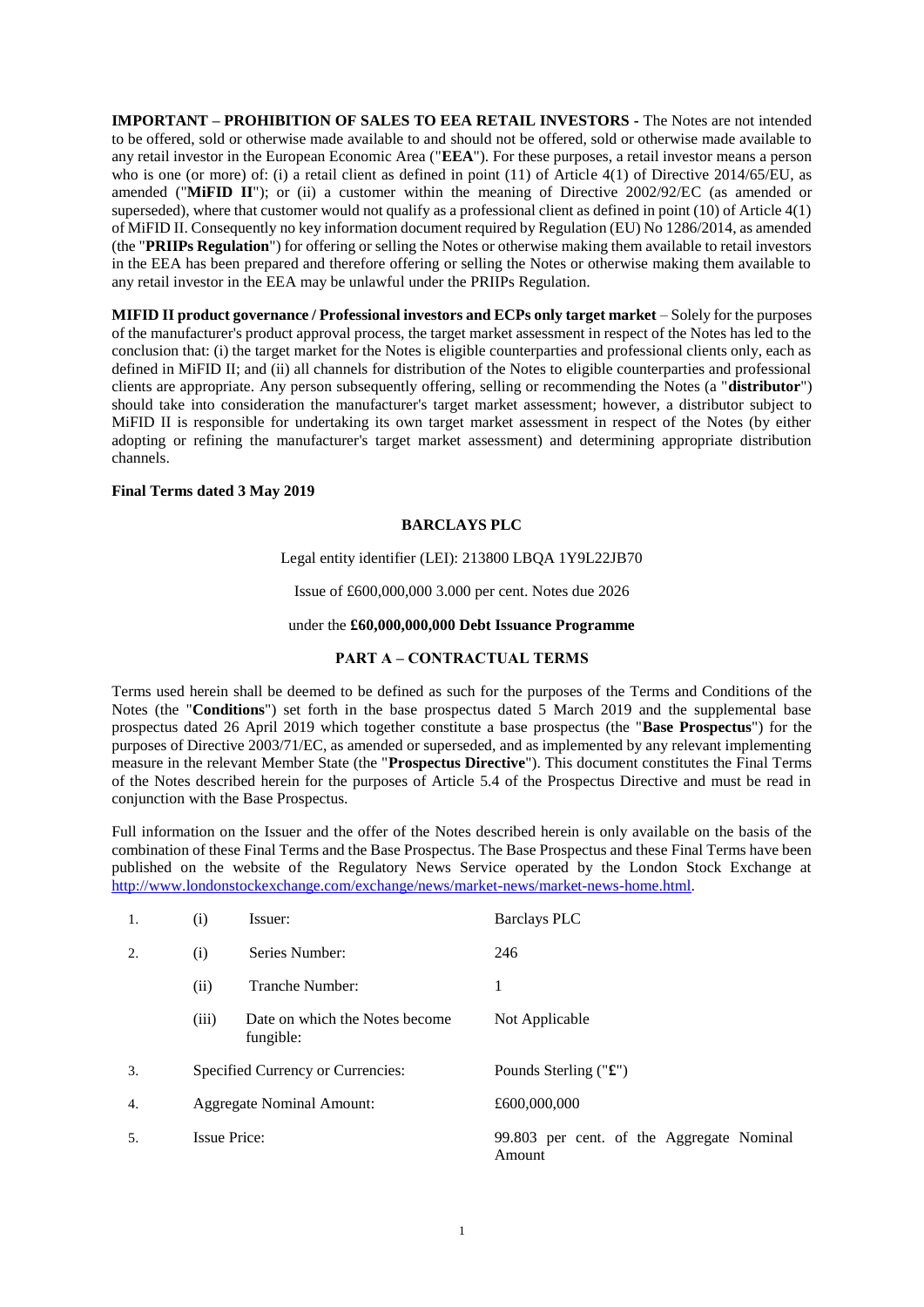| 6.  | (i)                                                 | <b>Specified Denominations:</b>                     | £100,000 and integral multiples of £1,000 in<br>excess thereof                                                                                                   |  |  |  |
|-----|-----------------------------------------------------|-----------------------------------------------------|------------------------------------------------------------------------------------------------------------------------------------------------------------------|--|--|--|
|     | <b>Calculation Amount:</b><br>(ii)                  |                                                     | £1,000                                                                                                                                                           |  |  |  |
| 7.  | (i)                                                 | <b>Issue Date:</b>                                  | 8 May 2019                                                                                                                                                       |  |  |  |
|     | (ii)                                                | <b>Interest Commencement Date:</b>                  | <b>Issue Date</b>                                                                                                                                                |  |  |  |
| 8.  | <b>Maturity Date:</b>                               |                                                     | 8 May 2026                                                                                                                                                       |  |  |  |
| 9.  | <b>Interest Basis:</b>                              |                                                     | 3.000 per cent. Fixed Rate                                                                                                                                       |  |  |  |
|     |                                                     |                                                     | (see paragraph 16 below)                                                                                                                                         |  |  |  |
| 10. | Redemption/Payment Basis:                           |                                                     | Subject to any purchase and cancellation or early<br>redemption, the Notes will be redeemed on the<br>Maturity Date at 100 per cent. of their nominal<br>amount. |  |  |  |
| 11. | Change of Interest or Redemption/Payment<br>Basis:  |                                                     | Not Applicable                                                                                                                                                   |  |  |  |
| 12. | Put/Call Options:                                   |                                                     | <b>Issuer Call</b>                                                                                                                                               |  |  |  |
| 13. | (i)                                                 | <b>Status of the Notes:</b>                         | Senior                                                                                                                                                           |  |  |  |
|     | (ii)                                                | Date of approval for issuance of<br>Notes obtained: | 4 March 2019                                                                                                                                                     |  |  |  |
| 14. | Senior Notes Waiver of Set-off:                     |                                                     | Applicable                                                                                                                                                       |  |  |  |
| 15. | Condition 15(b) (Restrictive Events of<br>Default): |                                                     | Applicable                                                                                                                                                       |  |  |  |

# **PROVISIONS RELATING TO INTEREST (IF ANY) PAYABLE**

| 16. | <b>Fixed Rate Note Provisions</b> |                                                                                                                |  | Applicable                                                                            |  |  |
|-----|-----------------------------------|----------------------------------------------------------------------------------------------------------------|--|---------------------------------------------------------------------------------------|--|--|
|     | (i)                               | Rate of Interest:                                                                                              |  | 3.000 per cent. per annum payable annually in<br>arrear on each Interest Payment Date |  |  |
|     | (ii)                              | (A)<br>Interest Payment Date(s):                                                                               |  | 8 May in each year, commencing on 8 May 2020<br>up to and including the Maturity Date |  |  |
|     |                                   | (B)<br><b>Interest Payment Date</b><br>adjustment (for Renminbi or<br>Hong Kong dollar-<br>denominated Notes): |  | Not Applicable                                                                        |  |  |
|     | (iii)                             | Fixed Coupon Amount:                                                                                           |  | £30.00 per Calculation Amount payable on each<br><b>Interest Payment Date</b>         |  |  |
|     | (iv)                              | Broken Amount(s):                                                                                              |  | Not Applicable                                                                        |  |  |
|     | (v)                               | Day Count Fraction:                                                                                            |  | Actual/Actual (ICMA)                                                                  |  |  |
|     | (vi)                              | Party responsible for calculating the<br>amount payable:                                                       |  | Not Applicable                                                                        |  |  |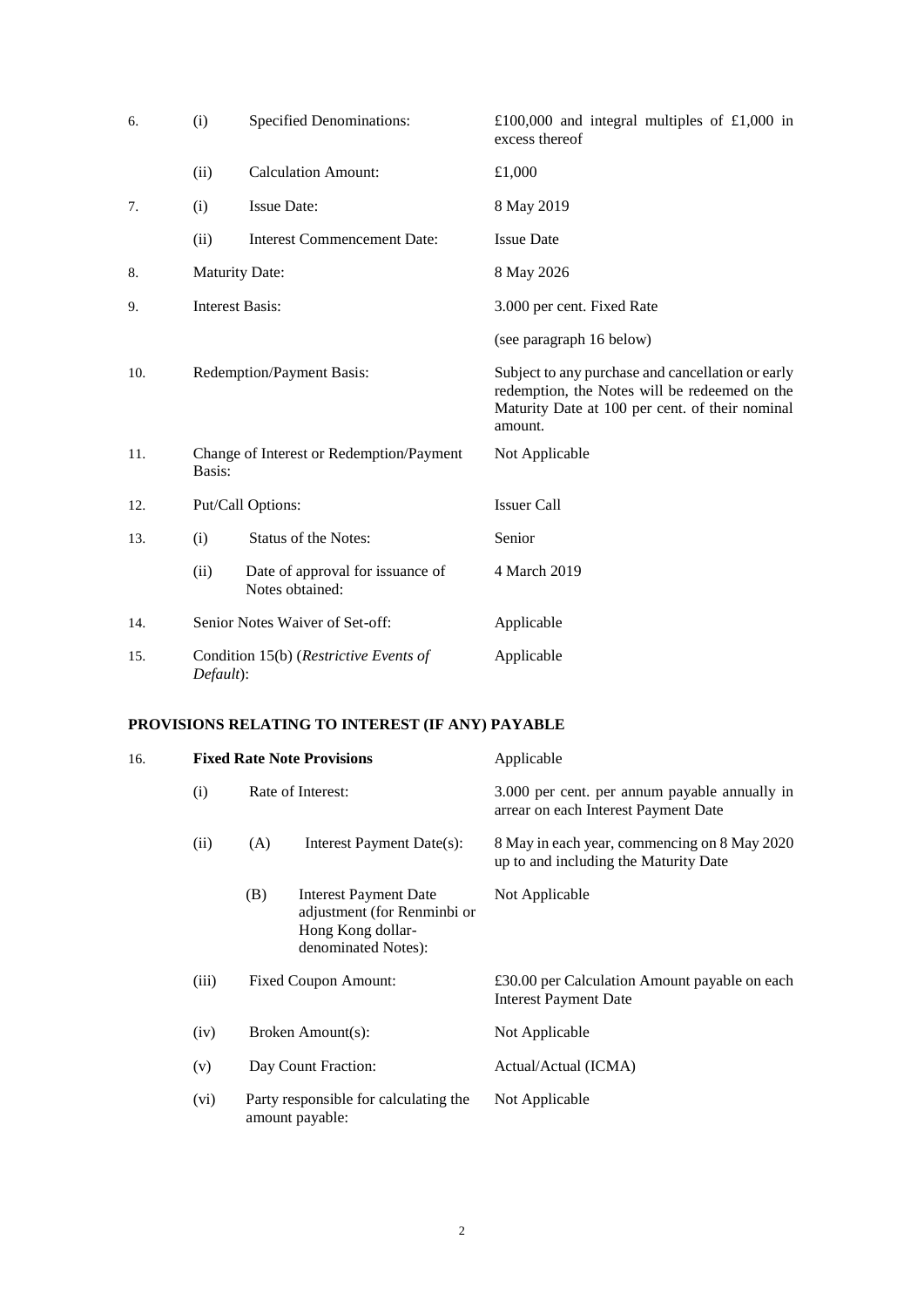| 17. | <b>Reset Note Provisions</b><br><b>Floating Rate Note Provisions</b>                                                       |                                                          |                                           | Not Applicable<br>Not Applicable                                                                                                                     |  |  |
|-----|----------------------------------------------------------------------------------------------------------------------------|----------------------------------------------------------|-------------------------------------------|------------------------------------------------------------------------------------------------------------------------------------------------------|--|--|
| 18. |                                                                                                                            |                                                          |                                           |                                                                                                                                                      |  |  |
| 19. | <b>Zero Coupon Note Provisions</b>                                                                                         |                                                          |                                           | Not Applicable                                                                                                                                       |  |  |
|     |                                                                                                                            |                                                          | PROVISIONS RELATING TO REDEMPTION         |                                                                                                                                                      |  |  |
| 20. | <b>Call Option</b>                                                                                                         |                                                          |                                           | Applicable                                                                                                                                           |  |  |
|     | (i)                                                                                                                        |                                                          | Optional Redemption Date(s) (Call):       | Any date from and including the Issue Date to<br>but excluding the Maturity Date                                                                     |  |  |
|     | <b>Optional Redemption Amount</b><br>(ii)<br>(Call):                                                                       |                                                          |                                           | Make Whole Redemption Price                                                                                                                          |  |  |
|     | (iii)                                                                                                                      |                                                          | Make Whole Redemption Price:              | <b>Sterling Make Whole Redemption Amount</b>                                                                                                         |  |  |
|     |                                                                                                                            | (a)                                                      | Redemption Margin:                        | 0.30 per cent.                                                                                                                                       |  |  |
|     |                                                                                                                            | (b)                                                      | Reference Bond:                           | 1.5 per cent. UK Treasury Gilt due 2026                                                                                                              |  |  |
|     |                                                                                                                            | (c)                                                      | Quotation Time:                           | 11.00 a.m. (London time)                                                                                                                             |  |  |
|     |                                                                                                                            | (d)                                                      | Whole<br>Relevant<br>Make<br>Screen Page: | Not Applicable                                                                                                                                       |  |  |
|     |                                                                                                                            | (e)                                                      | Reference Date:                           | as per the Conditions                                                                                                                                |  |  |
|     | (iv)<br>Redeemable in part:                                                                                                |                                                          |                                           | Applicable                                                                                                                                           |  |  |
|     |                                                                                                                            | (a)                                                      | Minimum Redemption<br>Amount:             | Not Applicable                                                                                                                                       |  |  |
|     |                                                                                                                            | (b)                                                      | Maximum Redemption<br>Amount:             | Not Applicable                                                                                                                                       |  |  |
|     | Notice period:<br>(v)                                                                                                      |                                                          |                                           | Minimum period: as per the Conditions                                                                                                                |  |  |
|     |                                                                                                                            |                                                          |                                           | Maximum period: as per the Conditions                                                                                                                |  |  |
|     | (vi)                                                                                                                       | <b>Optional Redemption Amount</b><br>(Regulatory Event): |                                           | Not Applicable                                                                                                                                       |  |  |
|     | (vii)                                                                                                                      | Early Redemption Amount (Tax):                           |                                           | £1,000 per Calculation Amount                                                                                                                        |  |  |
|     | <b>Optional Redemption Amount (Loss</b><br>(viii)<br><b>Absorption Disqualification Event)</b><br>(for Senior Notes only): |                                                          |                                           | £1,000 per Calculation Amount                                                                                                                        |  |  |
| 21. |                                                                                                                            | <b>Put Option</b>                                        |                                           | Not Applicable                                                                                                                                       |  |  |
| 22. |                                                                                                                            | Final Redemption Amount of each Note:                    |                                           | Subject to any purchase and cancellation or early<br>redemption, the Notes will be redeemed on the<br>Maturity Date at £1,000 per Calculation Amount |  |  |
| 23. |                                                                                                                            |                                                          | <b>Early Termination Amount:</b>          | Not Applicable                                                                                                                                       |  |  |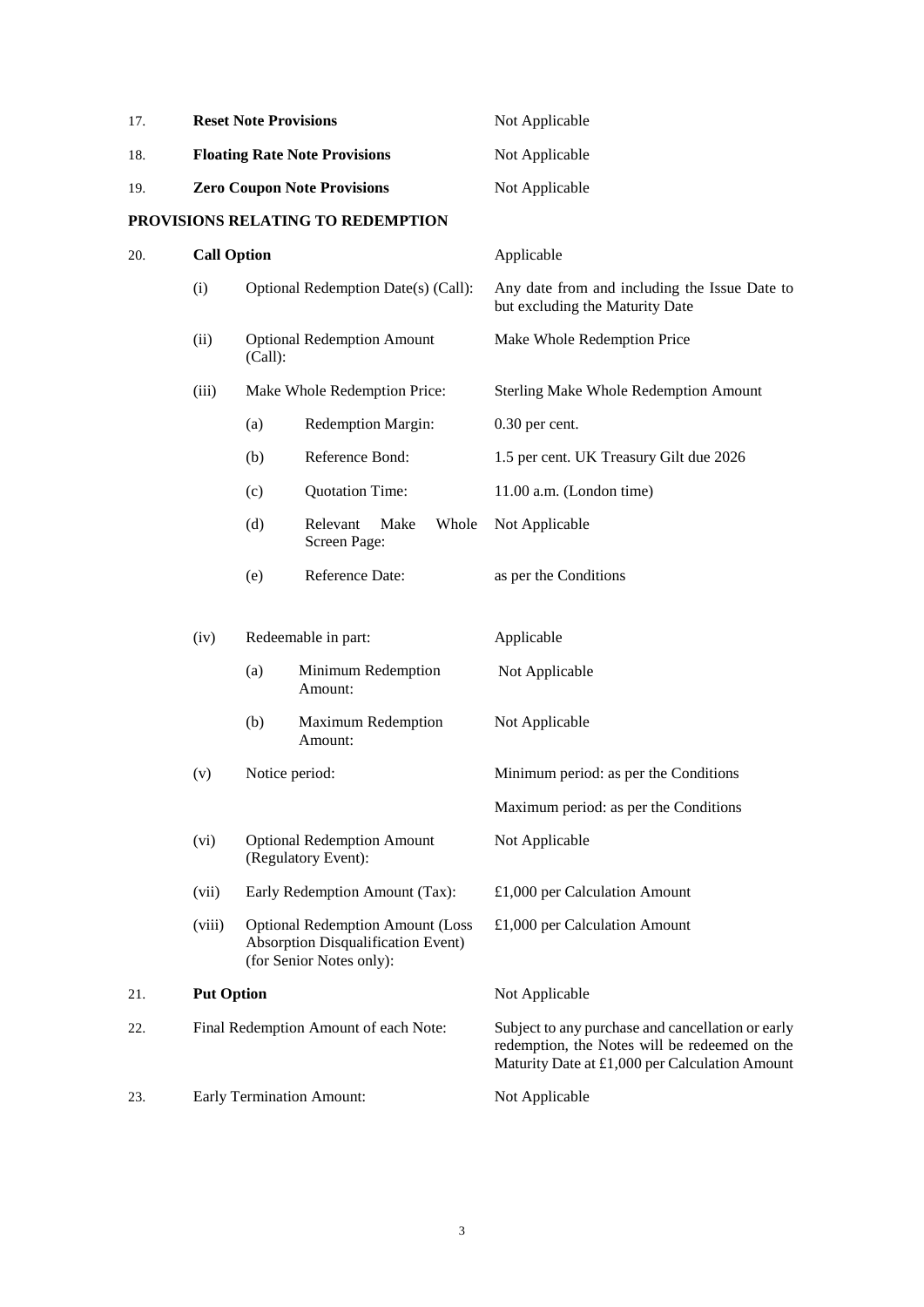## GENERAL PROVISIONS APPLICABLE TO THE NOTES

| 24. | Form of Notes:                                                                           | <b>Registered Notes:</b>                                                                                                                                                                                   |
|-----|------------------------------------------------------------------------------------------|------------------------------------------------------------------------------------------------------------------------------------------------------------------------------------------------------------|
|     |                                                                                          | Unrestricted Global Certificate registered in the<br>name of a nominee for a common safekeeper for<br>Euroclear and Clearstream, Luxembourg (that is,<br>held under the New Safekeeping Structure<br>(NSS) |
| 25. | New Global Note:                                                                         | No.                                                                                                                                                                                                        |
| 26. | Additional Financial Centre(s) or other<br>special provisions relating to payment dates: | Not Applicable                                                                                                                                                                                             |
| 27. | Talons for future Coupons to be attached to<br>Definitive Notes:                         | No.                                                                                                                                                                                                        |
| 28. | Spot Rate:                                                                               | Not Applicable                                                                                                                                                                                             |
| 29. | Relevant Benchmark:                                                                      | Not Applicable                                                                                                                                                                                             |
|     |                                                                                          |                                                                                                                                                                                                            |

SIGNED on behalf of BARCLAYS PLC:

l,

 $\mathcal{L}_{\text{max}}$  and  $\mathcal{L}_{\text{max}}$  and  $\mathcal{L}_{\text{max}}$ 

 $\hat{\phi}$  is the<br>transition of the product maximum

By:  $\therefore$ Duly authorised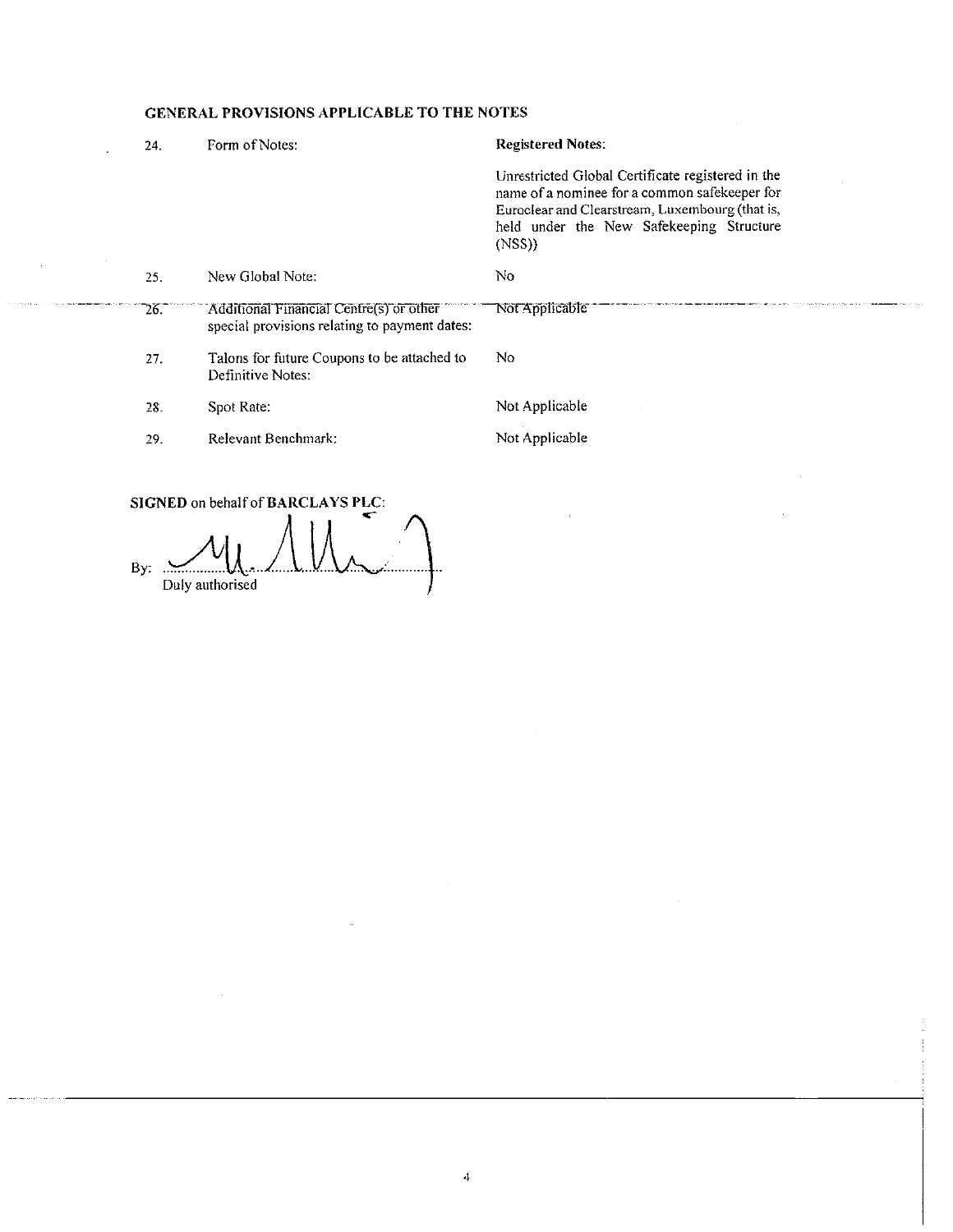#### **PART B – OTHER INFORMATION**

#### 1. **LISTING**

(i) Listing and admission to trading: Application has been made by the Issuer (or on its behalf) for the Notes to be admitted to trading on the Regulated Market of the London Stock Exchange with effect from on or about the Issue Date (ii) Estimate of total expenses related to £4,560 admission to trading: 2. **RATINGS** Ratings: The Notes to be issued are expected to be rated:

> S&P Global Ratings Europe Limited ("**Standard & Poor's**"): BBB (stable)

> Moody's Investors Service Ltd. ("**Moody's**"): Baa3 (stable)

Fitch Ratings Limited ("**Fitch**"): A (stable)

Each of Moody's, Standard & Poor's and Fitch is established in the European Economic Area (the "**EEA**") and is registered under Regulation (EC) No. 1060/2009 (as amended) (the "**CRA Regulation**"). As such, each of Moody's, Standard & Poor's and Fitch is included in the list of credit rating agencies published by the European Securities and Markets Authority on its website in accordance with the CRA Regulation.

#### 3. **INTERESTS OF NATURAL AND LEGAL PERSONS INVOLVED IN THE ISSUE/OFFER**

Save as discussed in "*Subscription and Sale*", so far as the Issuer is aware, no person involved in the offer of the Notes has an interest that is material to the offer.

The Managers and their affiliates have engaged, and may in the future engage, in investment banking and/or commercial banking transactions with, and may perform other services for, the Issuer and its affiliates in the ordinary course of business.

### 4. **USE OF PROCEEDS**

The net proceeds of the issue will be used for general corporate purposes of the Issuer and its subsidiaries and/or the Group and may be used to strengthen further the capital base of the Issuer and its subsidiaries and/or the Group.

#### 5. **YIELD**

Indication of yield: 3.032 per cent. per annum

The indicative yield is calculated at the Issue Date on the basis of an assumed Issue Price of 100%. It is not an indication of an individual investor's actual or future yield.

## 6. **OPERATIONAL INFORMATION**

(i) CUSIP Number Not Applicable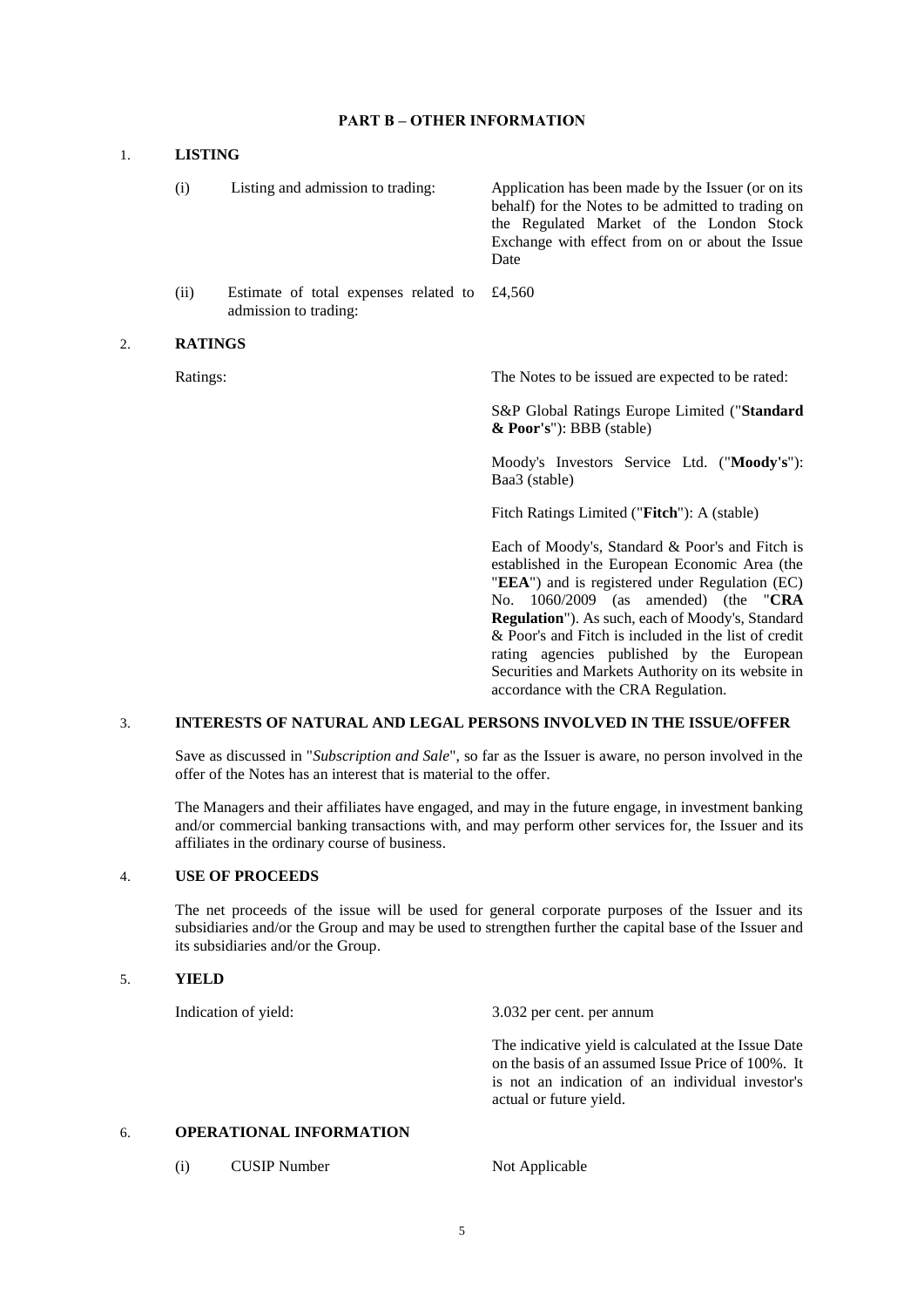|    | (ii)                  | ISIN:                                                                                                                                           | XS1992115524                                                                                                                                                                                                                                                                                                                                                                                                                                                                                                                                                                                                                           |  |  |
|----|-----------------------|-------------------------------------------------------------------------------------------------------------------------------------------------|----------------------------------------------------------------------------------------------------------------------------------------------------------------------------------------------------------------------------------------------------------------------------------------------------------------------------------------------------------------------------------------------------------------------------------------------------------------------------------------------------------------------------------------------------------------------------------------------------------------------------------------|--|--|
|    | Common Code:<br>(iii) |                                                                                                                                                 | 199211552                                                                                                                                                                                                                                                                                                                                                                                                                                                                                                                                                                                                                              |  |  |
|    | (iv)                  | FISN:                                                                                                                                           | BARCLAYS PLC/1EMTN 20260508 as updated<br>on the website of the Association of National<br>Numbering Agencies                                                                                                                                                                                                                                                                                                                                                                                                                                                                                                                          |  |  |
|    | (v)                   | CFI Code:                                                                                                                                       | DTFXFR as updated on the website of the<br>Association of National Numbering Agencies                                                                                                                                                                                                                                                                                                                                                                                                                                                                                                                                                  |  |  |
|    | (vi)                  | CINS Code:                                                                                                                                      | Not Applicable                                                                                                                                                                                                                                                                                                                                                                                                                                                                                                                                                                                                                         |  |  |
|    | (vii)                 | <b>CMU</b> Instrument Number:                                                                                                                   | Not Applicable                                                                                                                                                                                                                                                                                                                                                                                                                                                                                                                                                                                                                         |  |  |
|    | (ix)                  | Any clearing system(s) other than<br>Euroclear, Clearstream Luxembourg,<br>DTC or the CMU Service and the<br>relevant identification number(s): | Not Applicable                                                                                                                                                                                                                                                                                                                                                                                                                                                                                                                                                                                                                         |  |  |
|    | (x)                   | Delivery:                                                                                                                                       | Delivery free of payment                                                                                                                                                                                                                                                                                                                                                                                                                                                                                                                                                                                                               |  |  |
|    | (xi)                  | Names and addresses of additional<br>Paying Agent(s) (if any):                                                                                  | Not Applicable                                                                                                                                                                                                                                                                                                                                                                                                                                                                                                                                                                                                                         |  |  |
|    | (xii)                 | Green Notes:                                                                                                                                    | No                                                                                                                                                                                                                                                                                                                                                                                                                                                                                                                                                                                                                                     |  |  |
|    | (xiii)                | Intended to be held in a manner which<br>would allow Eurosystem eligibility:                                                                    | Yes. Note that the designation "yes" simply means<br>that the Notes are intended upon issue to be<br>deposited with one of the ICSDs as common<br>safekeeper, and registered in the name of a<br>nominee of one of the ICSDs acting as common<br>safekeeper, and does not necessarily mean that the<br>Notes will be recognised as eligible collateral for<br>Eurosystem monetary policy and intra day credit<br>operations by the Eurosystem either upon issue or<br>at any or all times during their life.<br>Such<br>recognition will depend upon the ECB being<br>satisfied that Eurosystem eligibility criteria have<br>been met. |  |  |
| 7. |                       | <b>DISTRIBUTION</b>                                                                                                                             |                                                                                                                                                                                                                                                                                                                                                                                                                                                                                                                                                                                                                                        |  |  |
|    | (i)                   | U.S. Selling Restrictions:                                                                                                                      | Reg. S Compliance Category 2                                                                                                                                                                                                                                                                                                                                                                                                                                                                                                                                                                                                           |  |  |
|    | (ii)                  | Method of distribution:                                                                                                                         | Syndicated                                                                                                                                                                                                                                                                                                                                                                                                                                                                                                                                                                                                                             |  |  |
|    | (iii)                 | If syndicated                                                                                                                                   |                                                                                                                                                                                                                                                                                                                                                                                                                                                                                                                                                                                                                                        |  |  |
|    |                       | Names of Managers:<br>(a)                                                                                                                       | <b>Barclays Bank PLC</b>                                                                                                                                                                                                                                                                                                                                                                                                                                                                                                                                                                                                               |  |  |
|    |                       |                                                                                                                                                 | Australia and New Zealand Banking Group<br>Limited                                                                                                                                                                                                                                                                                                                                                                                                                                                                                                                                                                                     |  |  |

Banca IMI S.p.A

Bankia S.A.

Erste Group Bank AG

Lloyds Bank Corporate Markets Plc